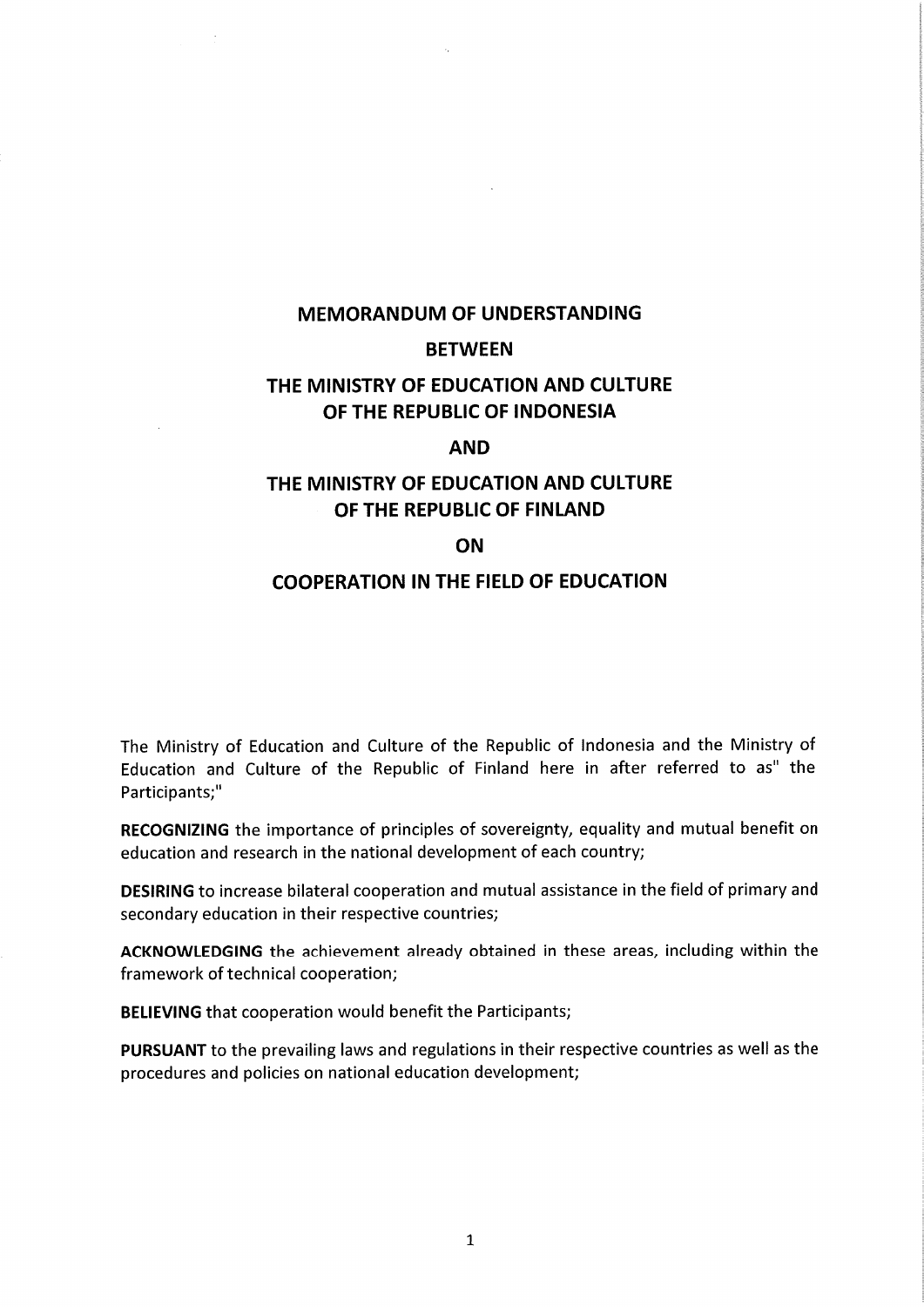### THE PARTICIPANTS HAVE COME TO THE FOLLOWING UNDERSTANDING:

#### Paragraph l

#### **OBJECTIVES**

The objectives of this Memorandum of Understanding (MoU) are to promote mutual cooperation in education as weil as to promote mutual cooperation for the advancement of knowledge and intellectual development.

### Paragraph 2

### SCOPE OF COOPERATION

The Participants, within the framework of the common interest to develop the performance of the education Systems at basic and secondary levels, will encourage cooperation in the following sub-areas:

- a. Exchange of information and scientific publication and experts on early childhood education and care (ECEC), pre-primary, primary, secondary, vocational and technical education;
- b. Development of curriculum and qualifications;
- c. Assessment;
- d. Learning and teaching; including teachers' education and professional development.
- e. School management and leadership and enhanced mobility including teachers, and administrative staff and students; and
- f. Any other related issues on education that can be agreed on between direct partners from both countries.

#### Paragraph 3

#### FUNDING

Participants will cover their respective costs of the implementation of the MoU subject to the availability of funds. The Participants, upon mutual consent, may invite international agencies and organizations to fund the partnership project under this MoU.

#### Paragraph 4

# PARTICIPATION OF OTHER INSTITUTIONS

The Participants encourage governmental and non-governmental institutions, also in the public-private - partnership, for direct cooperation to implement projects, programs or activities under this MoU both on bilateral and multilateral level. Those implementing such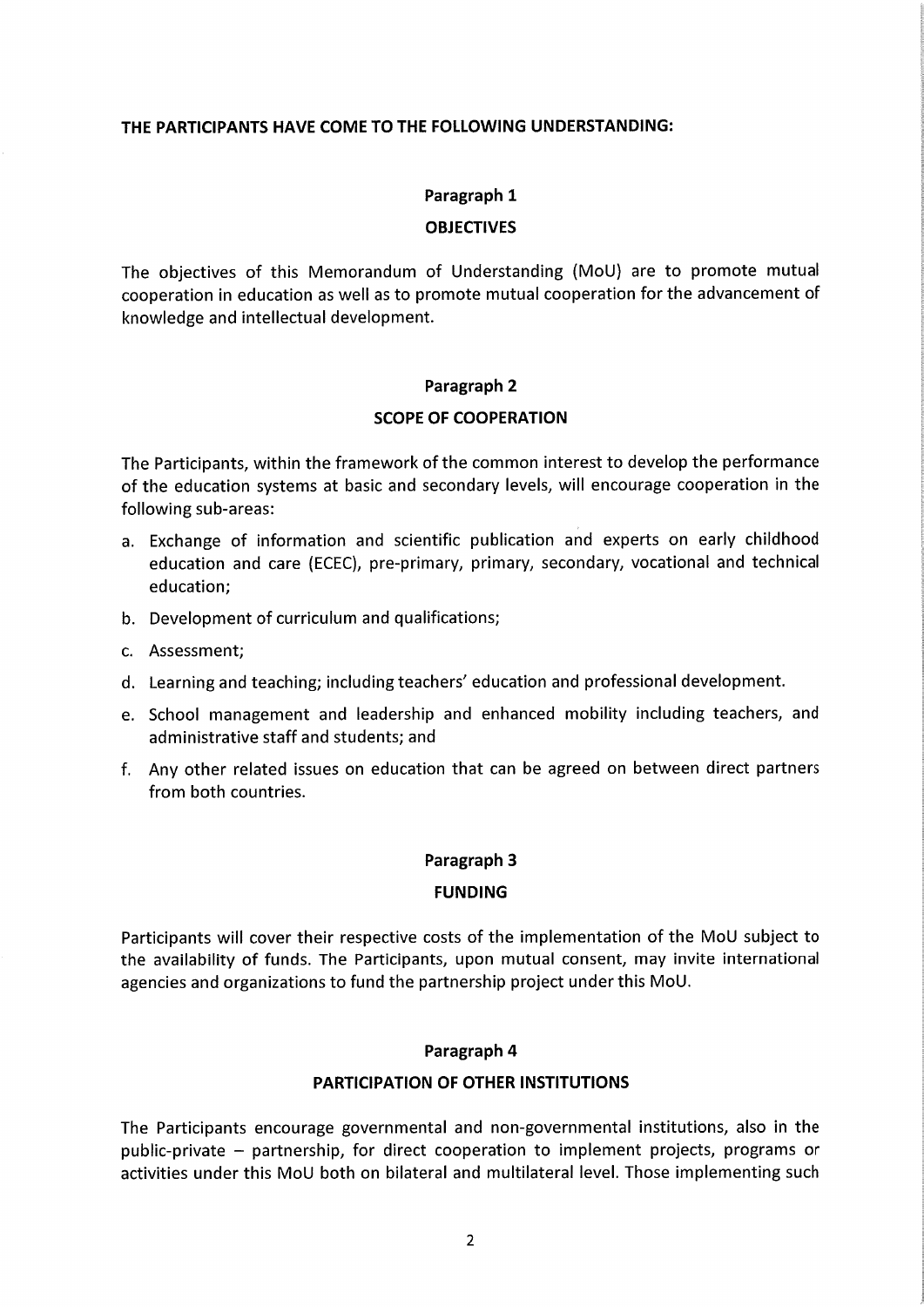direct cooperation are encouraged to inform their respective ministries about the cooperation.

### Paragraph 5

#### IMPLEMENTATION

To facilitate the implementation of this MoU, the Participants and other governmental and non governmental institutions may conclude the development of specific arrangements, programs or projects, which shall cover their fields as provided in Paragraph 2 and will form as an integral part of this MoU.

## Paragraph 6

## JOINT WORKING GROUP

The Participants may establish a Joint Working Group to facilitate the implementation of this MoU.

The Joint Working Group would monitor, assess, and review the implementation of this MoU regularly.

The Joint Working Group would be co-chaired by representatives of the Participants with possible participation by representatives of other Ministries and Agencies, as appropriate.

## Paragraph 7

## INTELLECTUAL PROPERTY RIGHTS

The Participants agree that any intellectual property arising from the implementation of this MoU will be jointly owned by the cooperating partners and its utilization shall be subject to separate arrangement between those partners.

## Paragraph 8

## SETTLEMENT OF DISPUTE

Any dispute or difference arising from the implementation of the provisions of this MoU will be settled amicably by consultation or negotiation between the Participants.

#### Paragraph 9

#### AMENDMENTS

This MoU may be reviewed and amended at any time by a mutual written consent of the Participants. Such revisions or amendments will come into effect on the date as may be